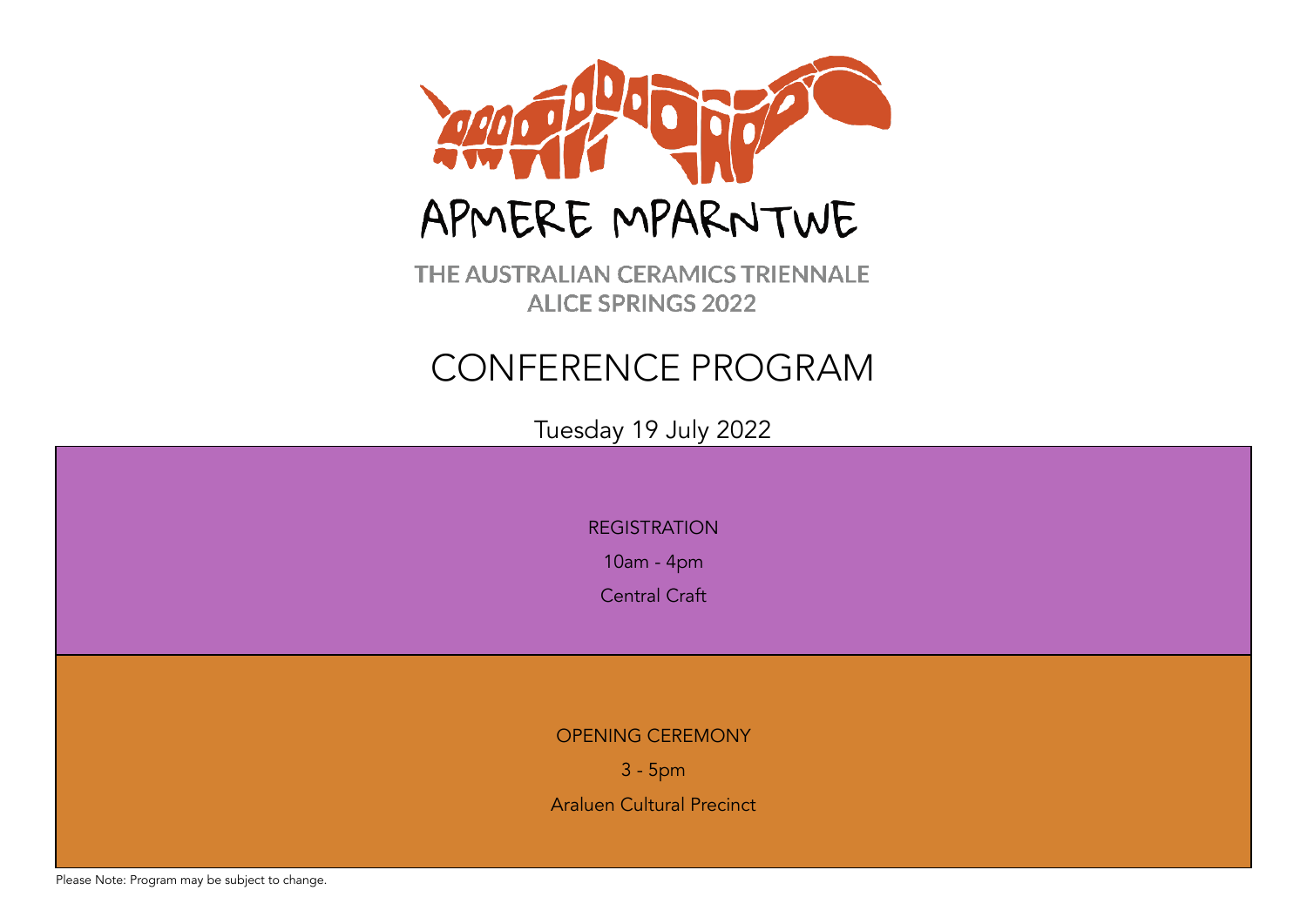| <b>ARRERNTE KEYNOTE</b>                                                                                                                                                                                                                                                                                               |                                                                                                                                                                                                                                                                    |                                           |                                                   |  |  |  |
|-----------------------------------------------------------------------------------------------------------------------------------------------------------------------------------------------------------------------------------------------------------------------------------------------------------------------|--------------------------------------------------------------------------------------------------------------------------------------------------------------------------------------------------------------------------------------------------------------------|-------------------------------------------|---------------------------------------------------|--|--|--|
| People Place Story                                                                                                                                                                                                                                                                                                    |                                                                                                                                                                                                                                                                    |                                           |                                                   |  |  |  |
| Iriti Nguru Kuwari Kutu: Past to Present<br>Judith Inkamala and Alison Milyika Carroll                                                                                                                                                                                                                                |                                                                                                                                                                                                                                                                    |                                           |                                                   |  |  |  |
| The curators take the stage in this daily session that draws objects out of private and public collections and into the bright light of day.<br>What will they choose and why? How do these objects speak to the idea of archetype?<br>Discover new works, old works, unique perspectives, and fresh interpretations. |                                                                                                                                                                                                                                                                    |                                           |                                                   |  |  |  |
|                                                                                                                                                                                                                                                                                                                       | <b>LUNCH</b>                                                                                                                                                                                                                                                       |                                           |                                                   |  |  |  |
| <b>ARALUEN THEATRE</b>                                                                                                                                                                                                                                                                                                | <b>WITCHETTY'S FORUM</b>                                                                                                                                                                                                                                           | <b>CENTRAL CRAFT STUDIO</b>               | YEPERENYE PROJECT ZONE                            |  |  |  |
| Icons and Idols<br>Ramesh Nithiyendran and special<br>quests<br>from Hermannsburg Potters Men's<br>Studio<br>in conversation with Lisa Slade<br><b>Clay Bodies</b><br>navigating the human condition<br>Janet Fieldhouse, Maree Clarke +                                                                              | <b>Working with Country</b><br>passions protocols politics<br>Join a range of practitioners in an<br>open forum discussion that ex-<br>plores working with local materials,<br>material sustainability and ethical<br>approaches to working with and on<br>country | <b>Graham Hay</b><br><b>Colin Hopkins</b> | <b>Pinch Pot Project</b><br><b>Pattie Beerens</b> |  |  |  |
| <b>AFTERNOON BREAK</b>                                                                                                                                                                                                                                                                                                |                                                                                                                                                                                                                                                                    |                                           |                                                   |  |  |  |
| <b>Place Makers</b><br>where we are and who we are<br>Penny Evans, Patsy Hely,<br><b>Ben Richardson</b>                                                                                                                                                                                                               | Ngkerreme - Quick chats<br>Ten-minute snapshots presented by<br>some of the country's most exciting<br>emerging and established artists<br>and organisations - all wrapped up<br>in the daily theme of archetype                                                   | <b>Ebony Russell</b>                      | Holly MacDonald<br><b>Cybele Cox</b>              |  |  |  |
| <b>EXHIBITION OPENINGS</b>                                                                                                                                                                                                                                                                                            |                                                                                                                                                                                                                                                                    |                                           |                                                   |  |  |  |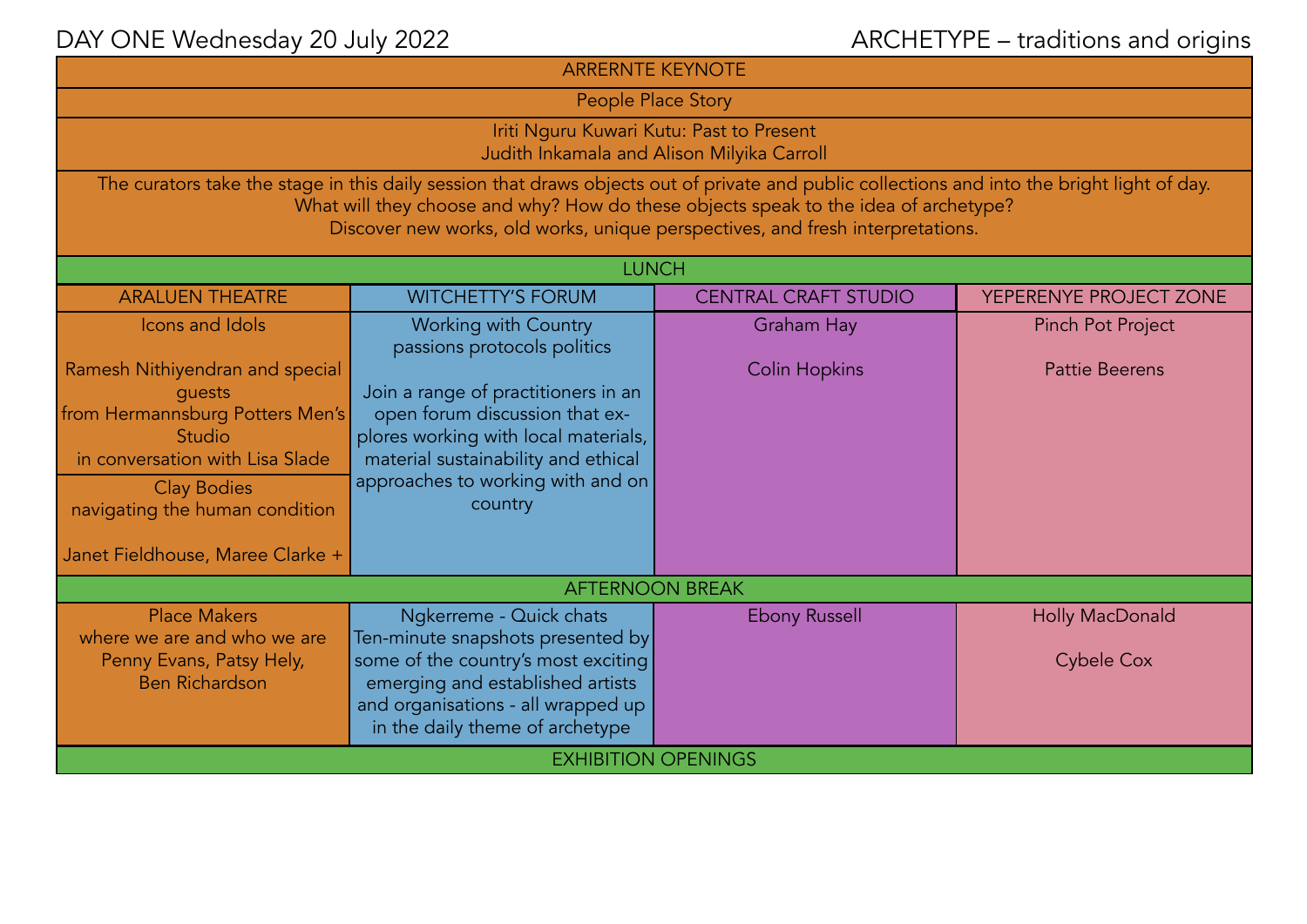## DAY TWO Thursday 21 July 2022 **ALCHEMY** – transformation and experimentation

| <b>ARRERNTE KEYNOTE</b><br>Werte! Unte-Ampwere? Are you listening?                                                                                                                                                                                                                                                                           |                                                                                                                                                |                                           |                                                   |  |  |  |
|----------------------------------------------------------------------------------------------------------------------------------------------------------------------------------------------------------------------------------------------------------------------------------------------------------------------------------------------|------------------------------------------------------------------------------------------------------------------------------------------------|-------------------------------------------|---------------------------------------------------|--|--|--|
| The Alchemist                                                                                                                                                                                                                                                                                                                                |                                                                                                                                                |                                           |                                                   |  |  |  |
| <b>Material Alchemy</b><br>Veena Sahajwalla                                                                                                                                                                                                                                                                                                  |                                                                                                                                                |                                           |                                                   |  |  |  |
| <b>Curator's Pick</b><br>The curators take the stage in this daily session that draws objects out of private and public collections and into the bright light of day.<br>What will they choose and why? How do these objects speak to the idea of alchemy?<br>Discover new works, old works, unique perspectives, and fresh interpretations. |                                                                                                                                                |                                           |                                                   |  |  |  |
| <b>LUNCH</b>                                                                                                                                                                                                                                                                                                                                 |                                                                                                                                                |                                           |                                                   |  |  |  |
| <b>ARALUEN THEATRE</b>                                                                                                                                                                                                                                                                                                                       | <b>WITCHETTY'S FORUM</b>                                                                                                                       | <b>CENTRAL CRAFT STUDIO</b>               | YEPERENYE PROJECT ZONE                            |  |  |  |
| <b>Transformative Practice</b><br>clay as a medium for healing,<br>hope and new horizons                                                                                                                                                                                                                                                     | <b>Clay Collaborations</b><br>Creativity and community                                                                                         | <b>Graham Hay</b><br><b>Colin Hopkins</b> | <b>Pinch Pot Project</b><br><b>Pattie Beerens</b> |  |  |  |
| Sam Gold + others                                                                                                                                                                                                                                                                                                                            | Kiln.it, Jody Rallah, + others                                                                                                                 |                                           |                                                   |  |  |  |
| <b>Material Magic</b><br>technical wowsery                                                                                                                                                                                                                                                                                                   | The Sweet Spot<br>From passion to professional prac-<br>tice                                                                                   |                                           |                                                   |  |  |  |
| Greg Daly, Jack Balfour + others                                                                                                                                                                                                                                                                                                             | Ilona Topolcsany + Sophie Moran                                                                                                                |                                           |                                                   |  |  |  |
| <b>AFTERNOON BREAK</b>                                                                                                                                                                                                                                                                                                                       |                                                                                                                                                |                                           |                                                   |  |  |  |
| <b>Getting Lost and Finding Out</b><br>creative journeys                                                                                                                                                                                                                                                                                     | Ngkerreme - quick chats<br>Ten-minute snapshots presented by                                                                                   |                                           | Holly MacDonald                                   |  |  |  |
| Janet DeBoos, Ruth Ju-ShihLi +<br>others                                                                                                                                                                                                                                                                                                     | some of the country's most exciting<br>emerging and established artists<br>and organisations - all wrapped up<br>in the daily theme of alchemy |                                           | <b>Cybele Cox</b>                                 |  |  |  |
| <b>EXHIBITION OPENINGS</b>                                                                                                                                                                                                                                                                                                                   |                                                                                                                                                |                                           |                                                   |  |  |  |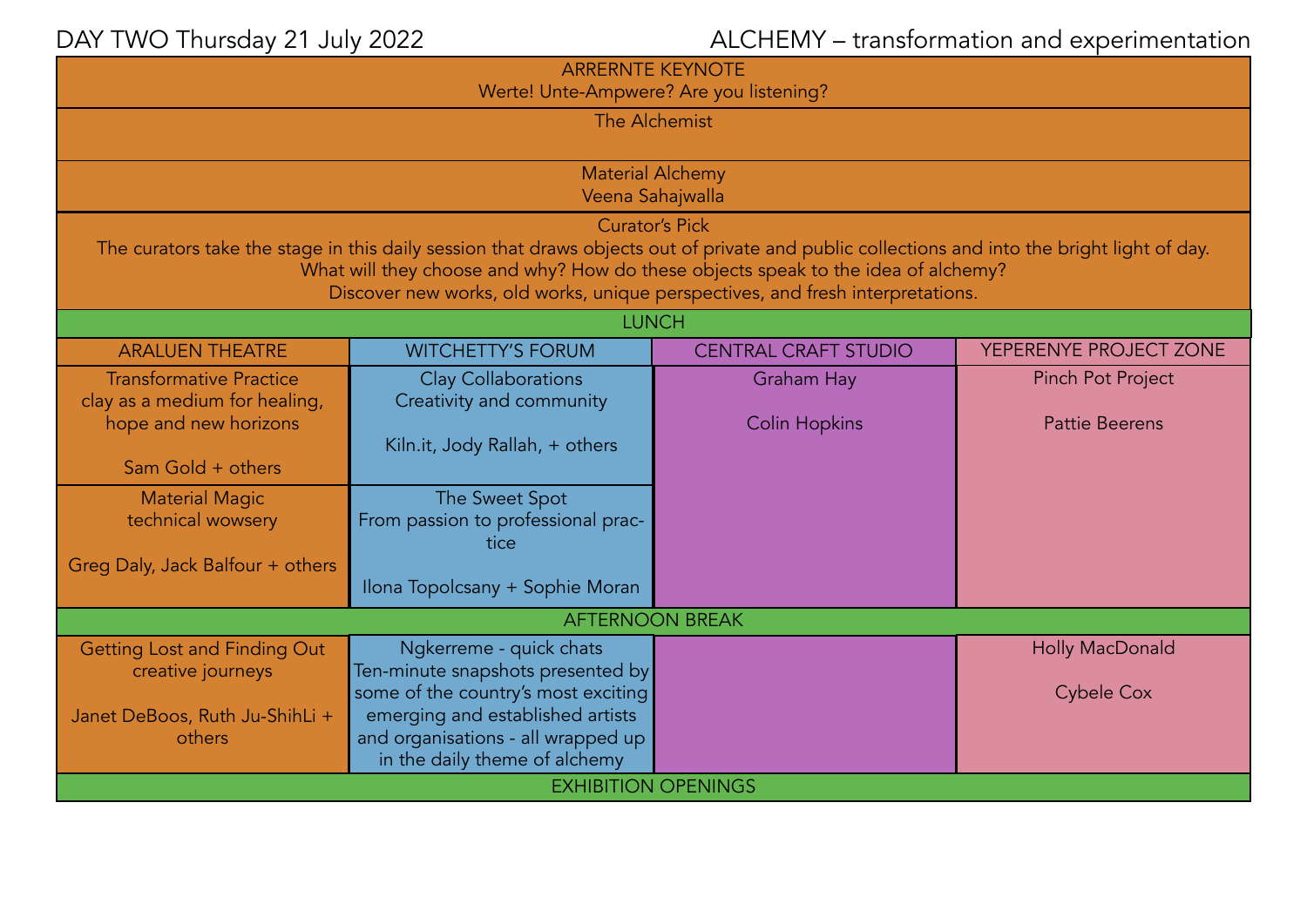DAY THREE Friday 22 July 2022 **ANARCHY** – pushing boundaries and collapsing territories

| <b>ARRERNTE KEYNOTE</b><br>Ampe-kenhe Ahelhe: Anwernenhe iwerre anthaye: us leading the way                                                                                                                                                                                                                                                  |                                                                                                                                                    |                             |                                                   |  |  |
|----------------------------------------------------------------------------------------------------------------------------------------------------------------------------------------------------------------------------------------------------------------------------------------------------------------------------------------------|----------------------------------------------------------------------------------------------------------------------------------------------------|-----------------------------|---------------------------------------------------|--|--|
| Drawn by Stones, by Earth, by Things that have been in the Fire<br>Dean Cross in conversation with Bridie Moran                                                                                                                                                                                                                              |                                                                                                                                                    |                             |                                                   |  |  |
| Ceramica Maxima<br>Caitlyn Eyre with Ebony Russell and James Lemon                                                                                                                                                                                                                                                                           |                                                                                                                                                    |                             |                                                   |  |  |
| <b>Curator's Pick</b><br>The curators take the stage in this daily session that draws objects out of private and public collections and into the bright light of day.<br>What will they choose and why? How do these objects speak to the idea of anarchy?<br>Discover new works, old works, unique perspectives, and fresh interpretations. |                                                                                                                                                    |                             |                                                   |  |  |
| <b>LUNCH</b>                                                                                                                                                                                                                                                                                                                                 |                                                                                                                                                    |                             |                                                   |  |  |
| <b>ARALUEN THEATRE</b>                                                                                                                                                                                                                                                                                                                       | <b>WITCHETTY'S FORUM</b>                                                                                                                           | <b>CENTRAL CRAFT STUDIO</b> | YEPERENYE PROJECT ZONE                            |  |  |
| Bones, Bees and Birds ceramics in<br>the age of the anthropocene                                                                                                                                                                                                                                                                             | Living and Learning<br>education now                                                                                                               | <b>TBC</b>                  | <b>Pinch Pot Project</b><br><b>Pattie Beerens</b> |  |  |
| Kate Dunn, Julie Bartholomew,<br>Jane Bamford                                                                                                                                                                                                                                                                                                | Join some of our nations most<br>engaged educators and students                                                                                    |                             |                                                   |  |  |
| Funny that<br>humour as a strategy for disrupting<br>the status quo                                                                                                                                                                                                                                                                          | to discuss the pressing issues in<br>ceramics and arts education today<br>decolonisation of our educational<br>institutions, the impacts of remote |                             |                                                   |  |  |
| Pru Morrison, Penny Byrne, Billy<br><b>Bain</b>                                                                                                                                                                                                                                                                                              | learning, and new models for<br>ceramics education into the future.                                                                                |                             |                                                   |  |  |
| <b>AFTERNOON BREAK</b>                                                                                                                                                                                                                                                                                                                       |                                                                                                                                                    |                             |                                                   |  |  |
| <b>Agents of Change</b><br>ceramics and activism                                                                                                                                                                                                                                                                                             | Ngkerreme - quick chats<br>Ten-minute snapshots presented by                                                                                       |                             | Holly MacDonald                                   |  |  |
| Vipoo Srivalasa, Yul Scarf + others                                                                                                                                                                                                                                                                                                          | some of the country's most exciting<br>emerging and established artists<br>and organisations - all wrapped up<br>in the daily theme of anarchy     |                             | <b>Cybele Cox</b>                                 |  |  |
| <b>CLOSING EVENT</b>                                                                                                                                                                                                                                                                                                                         |                                                                                                                                                    |                             |                                                   |  |  |